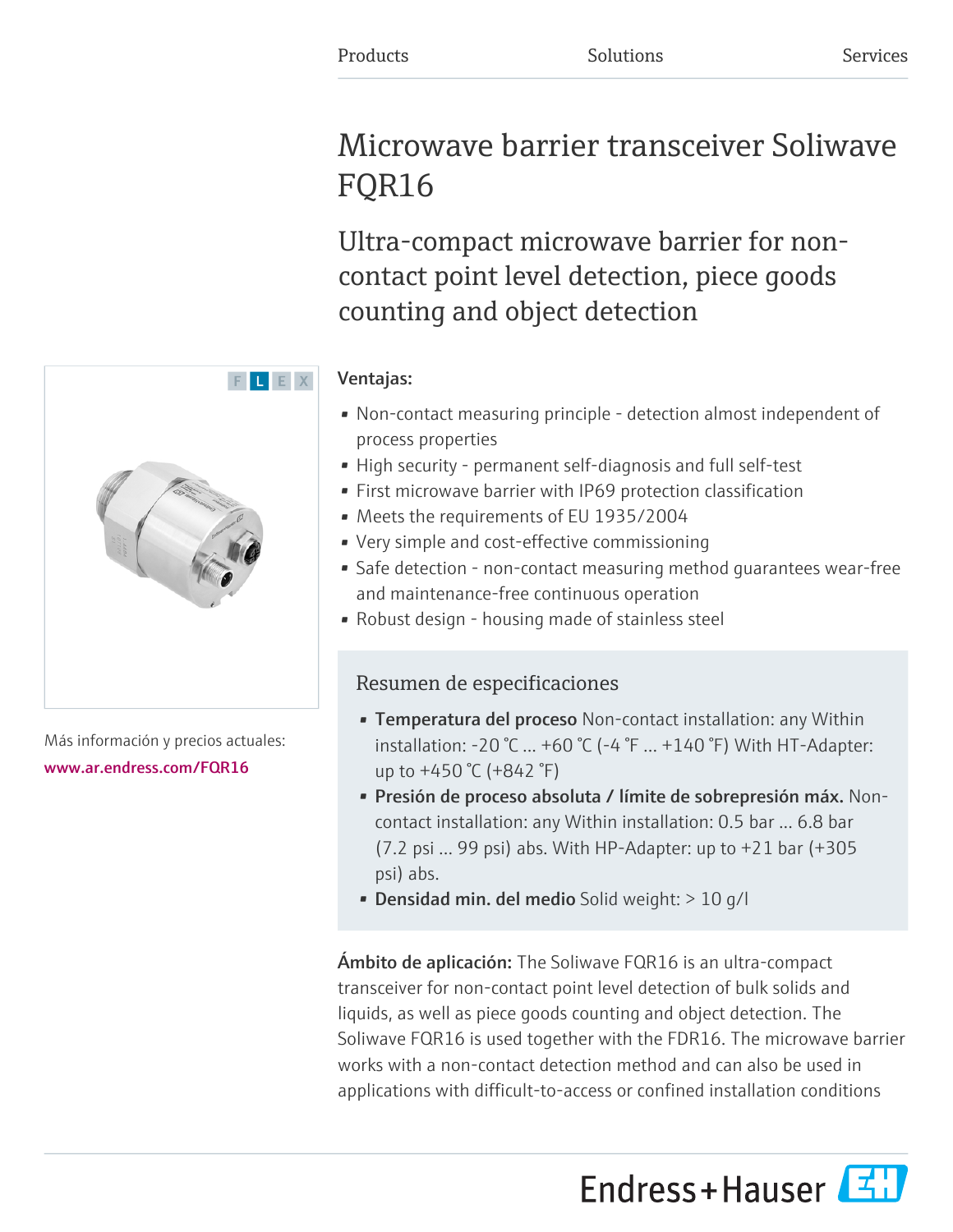due to its ultra-compact design. For non-metallic container materials, measurement from the outside is possible.

## Características y especificaciones

### Nivel del Punto / Sólidos Measuring principle

Barrera microondas

#### Característica / Aplicación

Microwave barrier Non-contact point level detection (min/max, e.g. full and empty detection for overflow and dry run protection) for all types of bulk solids (from powdery to lumpy) and liquids, also in potentially explosive atmospheres (dust Ex). Detection, counting, and positioning of objects Object detection on conveyor belts

#### Especialidades

Detection range: max. 20 m

#### Suministro / Comunicación

18 V ... 30 V DC, Plug M12

#### Temperatura ambiente

 $-20$  °C ... +60 °C (-4 °F ... +140 °F)

#### Temperatura del proceso

Non-contact installation: any Within installation:  $-20$  °C ... +60 °C (-4 °F ... +140 °F) With HT-Adapter: up to +450 °C (+842 °F)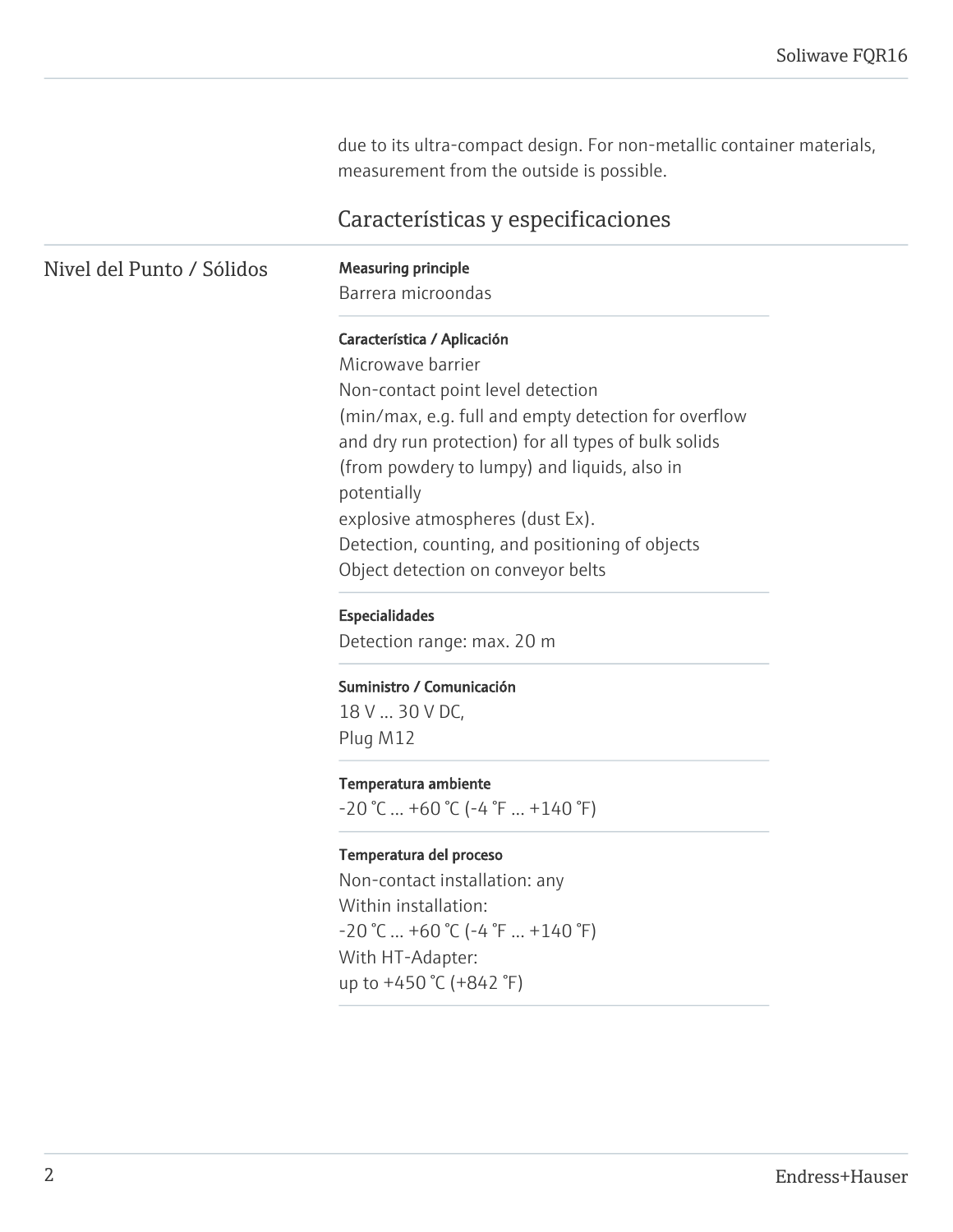## Nivel del Punto / Sólidos

Presión de proceso absoluta / límite de sobrepresión máx.

Non-contact installation: any Within installation: 0.5 bar ... 6.8 bar (7.2 psi ... 99 psi) abs. With HP-Adapter: up to +21 bar (+305 psi) abs.

Densidad min. del medio Solid weight: > 10 g/l

Principales partes húmedas

Non-contact installation: no wetted parts Contact installation: 316L, PTFE

Conexión a proceso ISO228-1: G1", G1-1/2" ASME: NPT1-1/2"

Conexión a proceso higiénica Non-contact installation

Comunicación 3-wire-DC-PNP, 2 DC-PNP-outputs

Certificados / Aprobaciones ATEX, IEC Ex

Aprobaciones de diseño EN10204-3.1

Aprobaciones higiénicas EG1935/2004